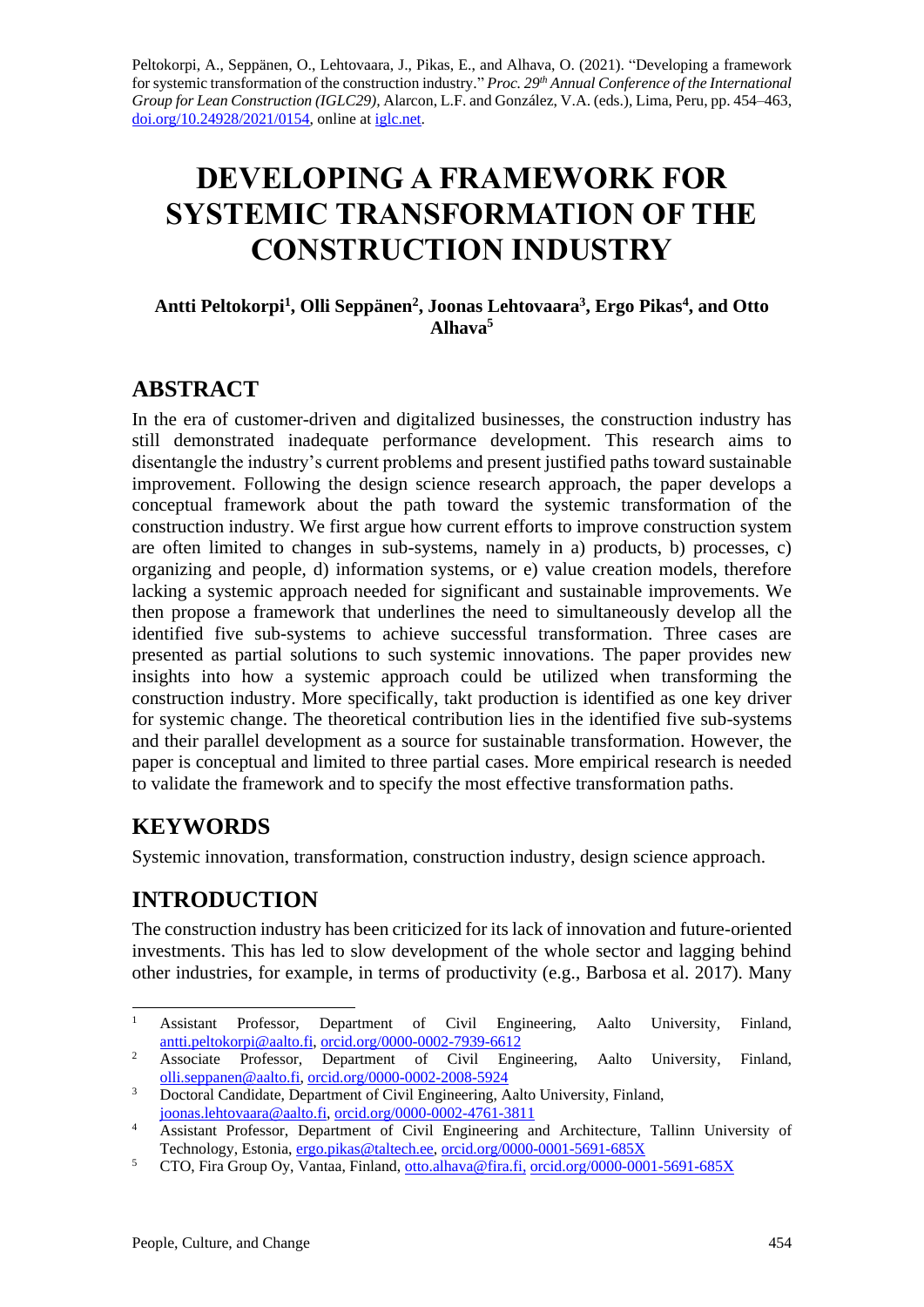contractors have had enormous project management problems in recent years, which has traditionally been the general contractors' capability. Together with quality issues, these problems raise the question about the sector's systemic challenges: are there some fundamental reasons why in the era of customer-driven and disruptive digitalized businesses, the construction industry has demonstrated an inadequate and unsatisfactory development?

Systemic innovations form a way of overcoming these persistent challenges. Systemic innovations are industry-defining, mold-breaking changes that diffuse across companies and specialties, often resulting in fundamental changes in how companies operate within the industry (Taylor and Levitt 2004). Systemic innovations often call for an extended, collaboratively coordinated cross-company effort that requires commitment from several actors in the supply network (Lavikka et al. 2020), making the implementation burdensome and less likely to succeed than incremental innovations that fit within the predefined boundaries of the industry. Within construction, the industry's fragmented and risk-averse nature sets barriers for employing systemic innovations (Sheffer 2011): fragmentation hinders long-lasting collaboration in innovation activities, and risk aversion leads to low R&D investments in general. However, when successful, systemic innovations often offer superior and long-lasting performance benefits compared to incremental innovations (Hall and Lehtinen 2015).

This paper aims to disentangle the construction sector's current problems and then present justified paths toward systemic improvement. The contribution to knowledge is not in addressing individual issues or solutions but in emphasizing systemic and integrated solutions to the known challenges. In practice, this means that multiple subsystems should be simultaneously developed to radically and sustainably improve the sector's performance.

Regarding the sub-systems, we would not refer directly to different roles or professionals in the construction ecosystem as they often mirror the ongoing practices. Instead, we follow the logic of Nightingale (2000) about the product–process– organization relationships in complex development projects and argue that innovation in construction is most likely successful when these different focuses of development, such as products and processes, are developed simultaneously in an integrated manner. These sub-systems have traditionally been managed by different actors, such as clients, designers, contractors, and product suppliers, client or general contractor often acting as a system integrator. Consequently, a systemic transformation likely requires changes in the actors' roles and responsibilities and increased collaboration between stakeholders.

In practice, this paper develops a conceptual framework about the path toward systemic innovations in the construction sector. We utilize the design science approach (e.g., Ravitch and Riggan 2012; Torraco 2016) first to describe the status of the construction system and then to progress on developing a solution framework that is informed by systemic innovation thinking. In each phase, when identifying the most relevant sub-systems, when describing the status of the system, and when developing a framework as a consequence of the status and the systemic thinking, the authors' insights are discussed and validated in a group of 20 CEOs representing various AEC companies of the Finnish construction ecosystem. In the end, we present three existing partial solutions in which the logic of systemic innovation and transformation is implemented in practice.

This paper is organized as follows: We first present a current construction practice diagnosis, highlighting five broken sub-systems. Next, we provide principles to help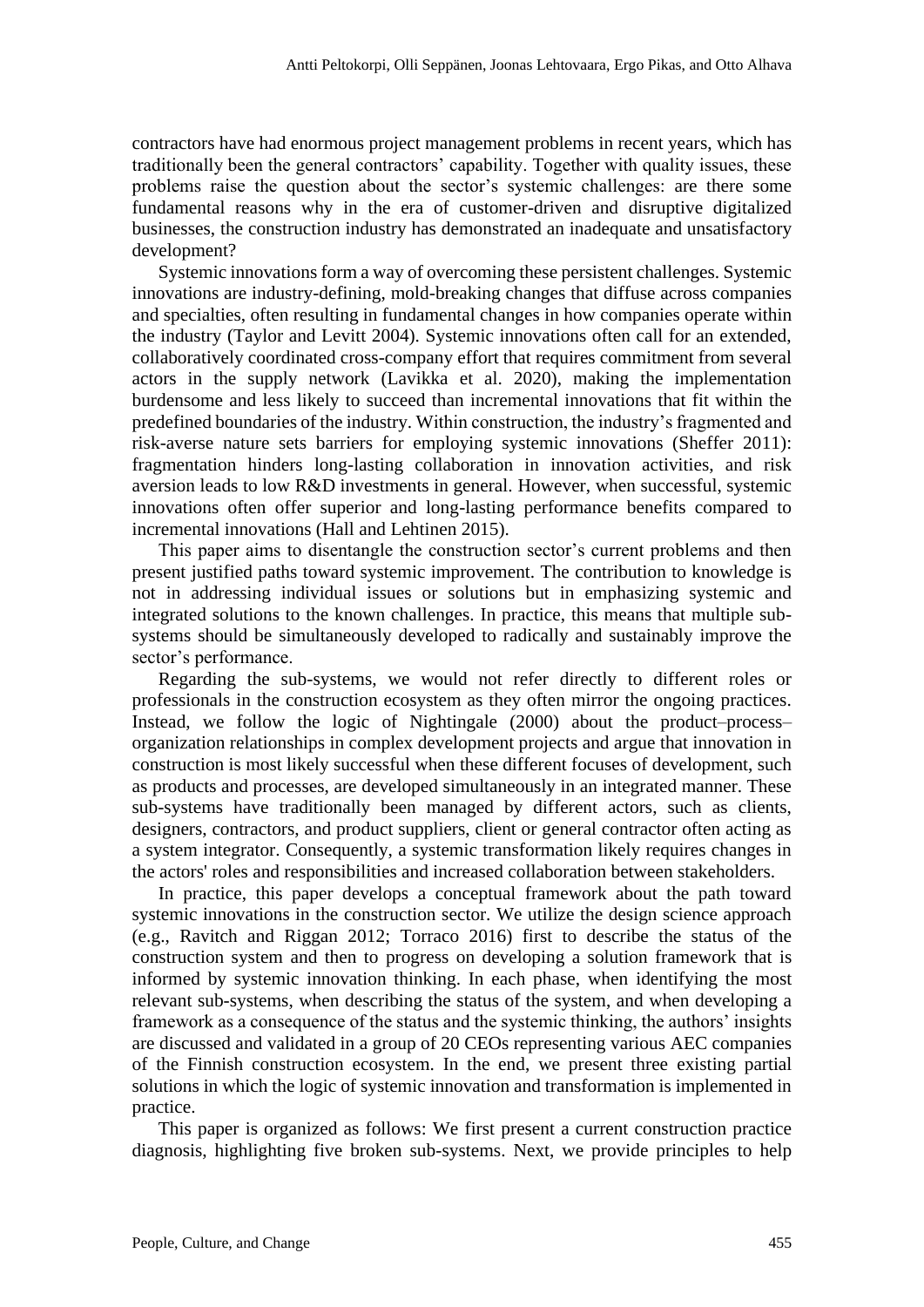understand the root causes for the breakage of these sub-systems. We then conceive a solution framework that emphasizes appropriate combinations of sub-system improvements. Next, we present partial solutions using examples from actual cases to help pave the sector's progress toward systemic transformation. Finally, we conclude by discussing on implications of findings on research and practice.

### **DIAGNOSIS: FIVE BROKEN SUB-SYSTEMS**

We argue that solving issues and symptoms one-by-one is not sufficient for the construction sector's sustainable development. Following Bertelsen's (2003) research, the view of complex adaptive systems (CAS) should be in focus when discussing new management paradigms in construction. In other words, to manage the inherent complexity of construction, a holistic understanding of multiple sub-systems and their interconnected problems is needed.

In this paper, we focus on the five broken sub-systems: 1) product, 2) process, 3) people and organizing, 4) information, and 5) value creation. The first three sub-systems, product, process and organizing, originate from the key elements of the complex development projects (Nightingale 2000) and the three types of innovation (Boer and During 2001). The CEO group suggested to add the people aspect in organizing to emphasize the role of individuals and professional groups in innovating and disseminating innovations. Then, information systems were separated from other processes, as they are more suitable for technological developments and benefit from field-specific standards. Finally, value creation aspect was added to underline customer value as a fundamental objective of any lean system.

#### **1. BROKEN PRODUCT**

Buildings are complex products with a large variety of incompatible sub-products and materials. Parts must fit geometrically and support the system's function as a whole. Unfortunately, the lack of systematic study and evaluation of design alternatives leads to incompatibility issues. The sub-products have complex interfaces, and there are often coordination issues between the sub-products. There are large and unaligned engineering tolerances in building structures and products. This all means, that product development, such as innovating pre-fabrication solutions, is often hindered by existing project processes, fixed roles of professionals, and disruptions of innovations to some actors' existing business models (e.g., Lavikka et al. 2021).

#### **2. BROKEN PROCESS**

Although lean construction aims to improve the process, most projects are built based on ad hoc processes and practices. There is a lack of integration of value chains and limited engagement and integration of stakeholders. Limited communication and collaboration lead to a lack of flow in design and production processes. Decision-making is often not systematic, and typically continuous learning from project to project is limited. Recent advancements, e.g., in adopting takt production, have improved the processes (Lehtovaara et al. 2021). However, successful takt production implementation on-site often requires simultaneous product development (Chauhan et al. 2018), new organization and collaboration methods (Kujansuu et al. 2019), and management of logistic processes (Tetik et al. 2019a).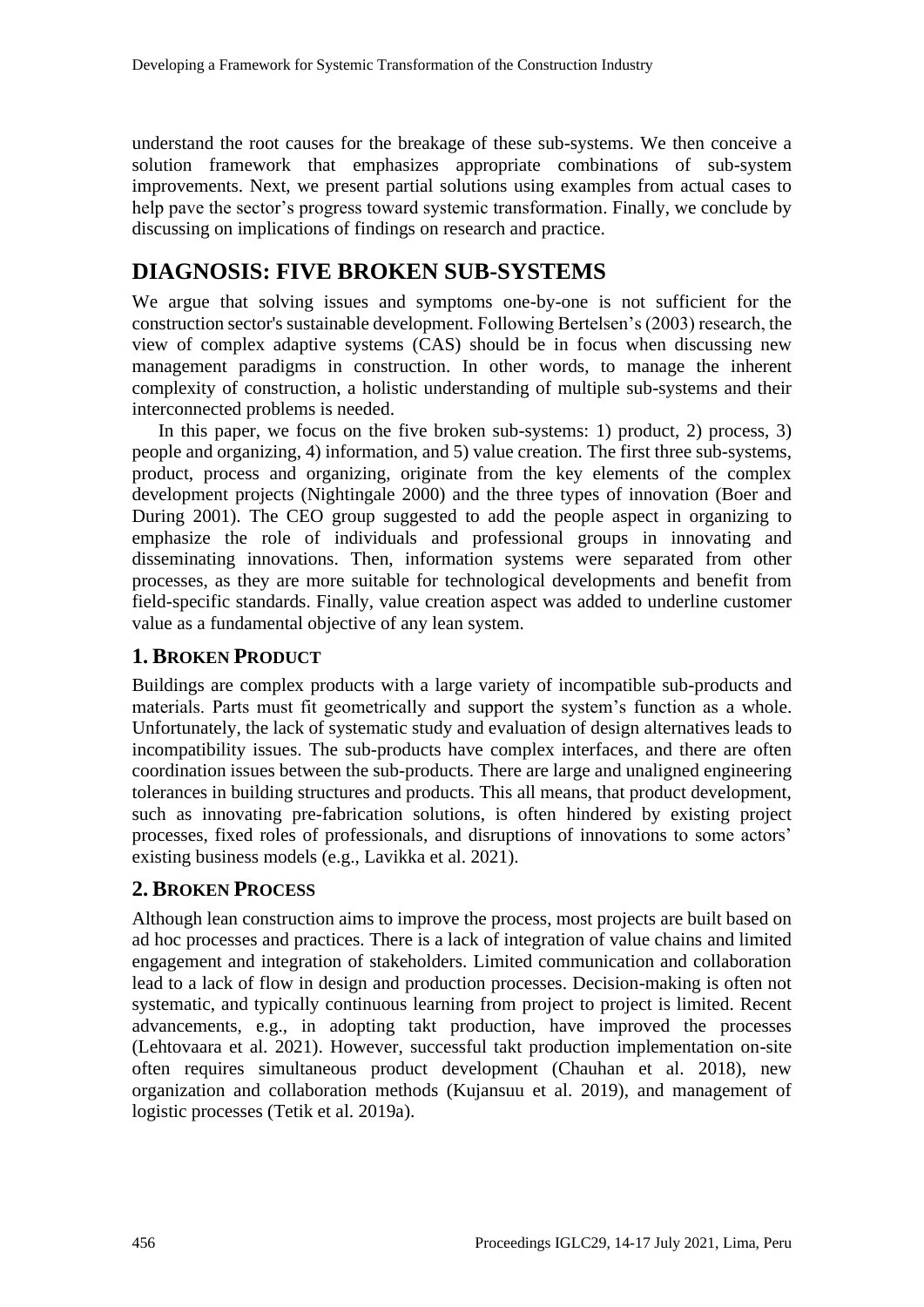#### **3. BROKEN ORGANIZATIONS AND MANAGEMENT OF PEOPLE**

In most projects, clients still prefer traditional procurement and contracting models, such as Design-Bid-Build, which have led to underdeveloped relationships and distrust. Organizations tend to work in silos in both design and construction. These silos originate from the systems and cultures in which construction managers and design disciplines are educated. Other stakeholders, for example, users and material suppliers, are not integrated into the process. Having multiple different professionals and actors in the joint innovation effort has promised to result in remarkable transformations (Lavikka et al. 2020).

#### **4. BROKEN INFORMATION SYSTEMS**

In construction projects, information is located and distributed in different and incompatible information systems. There is no adequate information management standard that could formalize the information from the construction process. A gap exists for linking the on-site construction operation information with the supporting processes (Zheng et al. 2020). The lack of interoperable systems hinders the development of a realtime understanding of the current state. Furthermore, most of these systems rely on manual data entry and updating. There are technical, organizational, and cultural barriers to sharing data and information between actors and processes in the projects.

#### **5. BROKEN VALUE CREATION**

Contractors and designers lack customer-driven business models and services. Most of the actors use precisely the same business model to win new business and complete projects profitably (Pekuri et al. 2015). The business models are based on outdated financing instruments and asset-dependence, especially among developers. There is no real business connection between the project delivery and building operation phases. Project actors tend not to have a holistic—but rather a piecemeal—understanding of the customer's requirements and targets.

The consequences of the current practices are that actors have a single-project mindset leading to a lack of scalability in products and production and a lack of learning and continuous improvement. With the current mindset and roles, lifecycle investments are not seen profitable. Contractors' business models are vulnerable and asset-based, in which surprises destroy value. Down-side risks are higher than upside opportunities. In summary, there is no systemic sector-wide development and scalable businesses.

### **PRINCIPLES FOR SOLUTION**

After diagnosing the construction industry's status, we next present principles in finding solutions for existing challenges. Following the generic lean principles (Liker 2004), the first principle is not only fixing visible and obvious problems but identifying root causes for symptoms and acting on them. This requires asking multiple times "why" to question the existing conventions and practices. Although existing practices may not be completely ineffective, their historical origins mean they may no longer be relevant when applied to current circumstances. The following are examples of such questioning:

- Instead of controlling production on-site, we should ask why these activities are done on-site.
- Instead of solving quality issues on site, we should ask why the issue emerged and was not detected in earlier stages.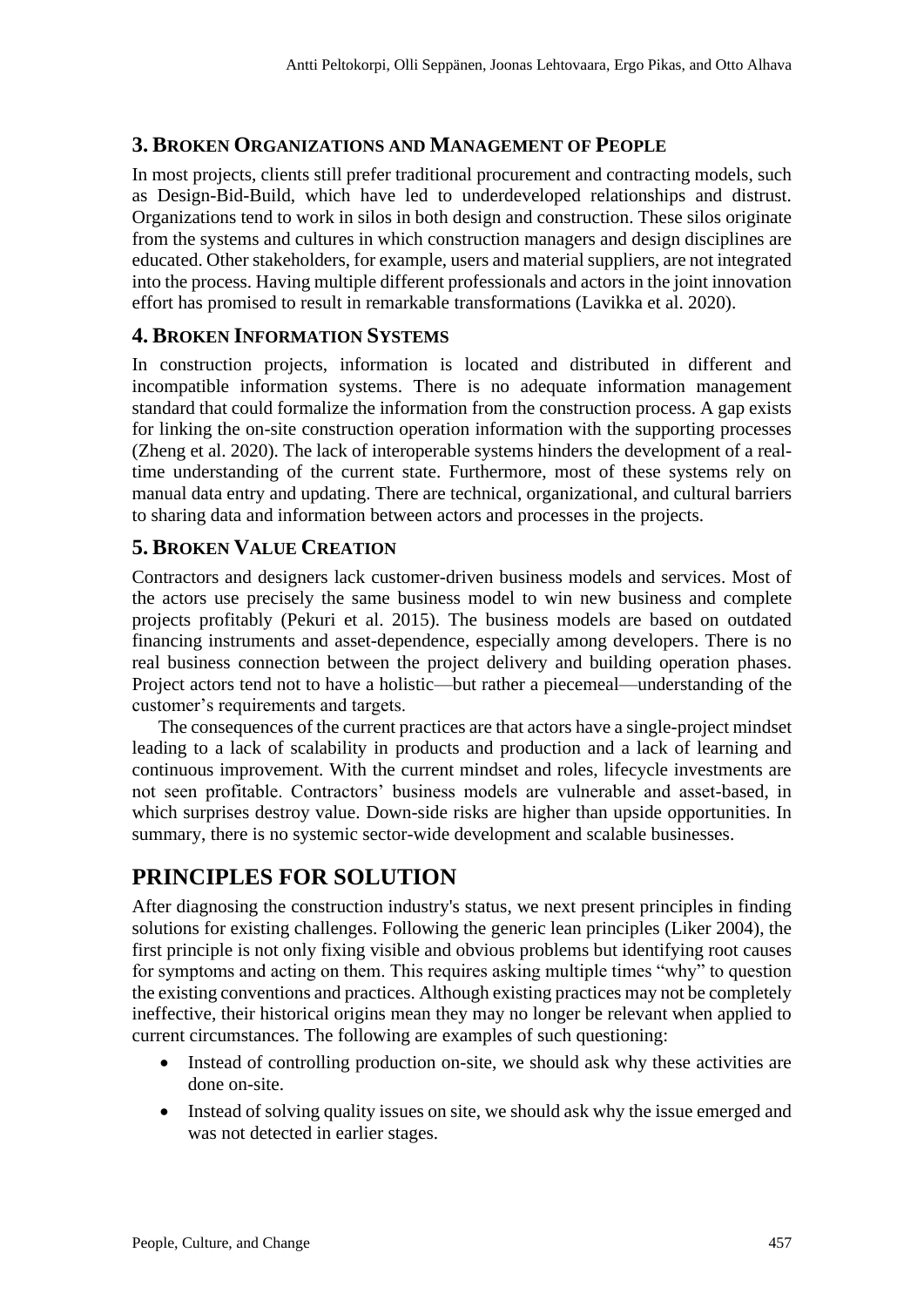• Instead of managing multi-specialty teams, we should ask why we have so many professions with siloed cultures and languages.

In addition to those questions about the "big picture" of construction practices, more specific problems and their origins should be continuously challenged. For example, regarding the products:

- Instead of solving tolerance problems, we should ask why product tolerance requirements are that loose in construction.
- Instead of solving problems with the drying of products on site, we should ask why we have wet products.

The second principle is to look for solutions that exist at the boundaries of the sub-systems. For example, suppose we would like to improve the product. In that case, we should think about what kind of new organizing modes, such as industry actors' roles and contracts, and processes are needed to support the transformation. Similarly, sharing real-time information between the actors within and between projects might be a crucial trigger for a holistic understanding of the projects, and simultaneously, the path to a common language and culture.

### **FRAMEWORK FOR SYSTEMIC TRANSFORMATION AS A SOLUTION**

Based on the principles mentioned above, we present a framework about the solutions at the sub-system level and systemic and synergistic solutions that integrate simultaneous developments in multiple sub-systems. Figure 1 presents our conceptual framework. Many of these solutions have already been suggested in previous research; however, they are mostly isolated from each other and focused on individual existing problems. Focusing only on a specific sub-system, such as product, process, or information, leads to compromises, poor implementation, and partial solutions.

The most remarkable innovations are systemic, in which multiple challenges are solved simultaneously. For example, integrated design, product, process, and use data (information system), together with modular product architecture (product system) would enable developing integrated or even cyber-physical design and construction capabilities that utilize parametric and algorithmic design and engineering (e.g., Tetik et al. 2019b). These systems' development requires that multiple existing professionals, including architects, engineers, production specialists, and owners, work together for an extended period. By systematically collecting data from the use phase, these solutions can be further developed for new customers. Additional value-adding services and products can be provided during the building's lifecycle.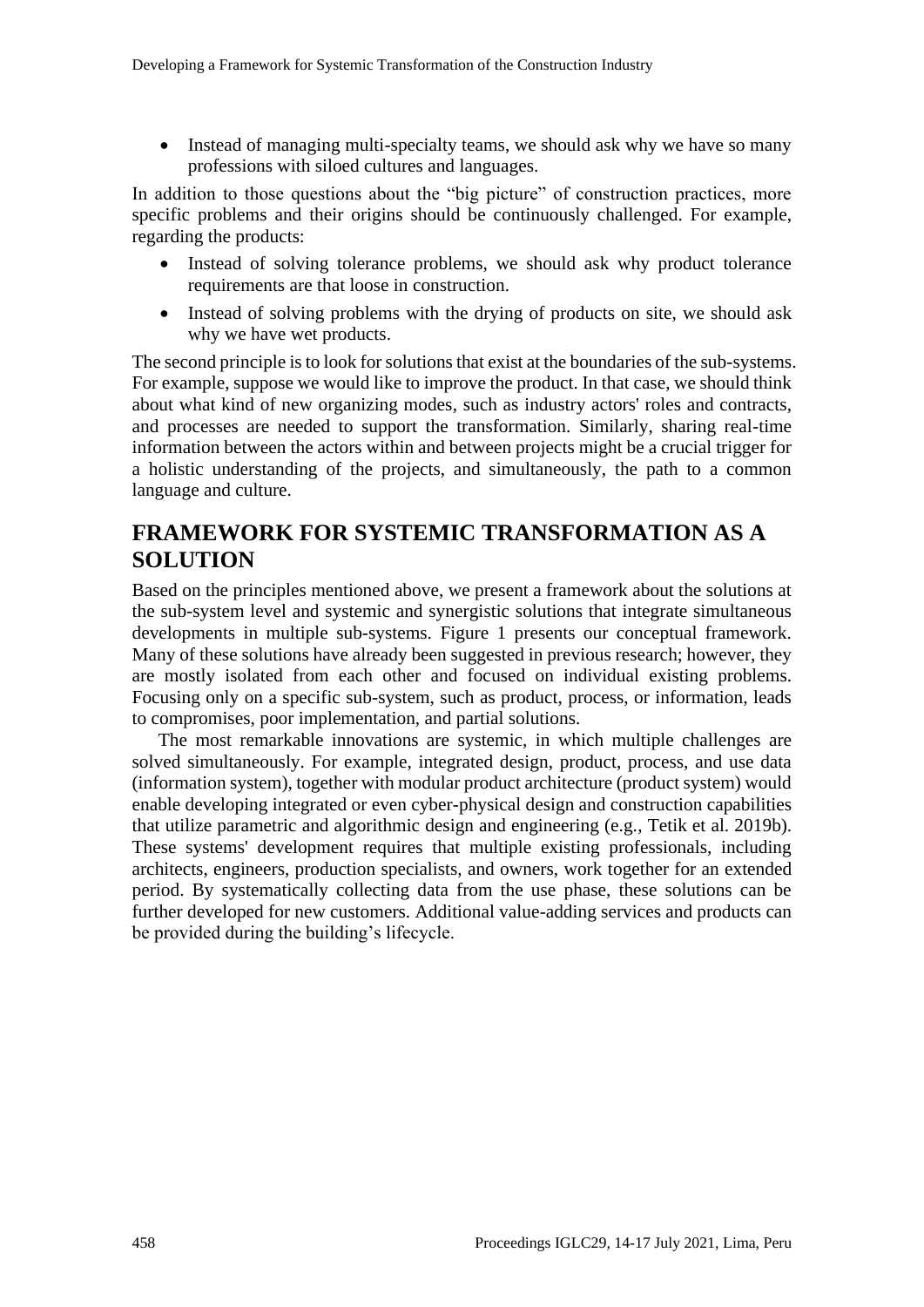

Figure 1: Conceptual framework of integrating sub-system solutions for construction industry transformation.

### **INTEGRATED PARTIAL SOLUTIONS: CASE EXAMPLES**

We next present three existing solutions which fully or partially follow the logic of systemic innovation and integration of the sub-system solutions.

#### **PROJECT FROG: ECOSYSTEM AROUND DIGITAL DESIGN CONFIGURATOR**

Project Frog is located in California, USA; the company has developed a construction ecosystem that integrates product platforms, mass customization, offsite fabrication, systematic processes, and digital technologies to manufacture building components in a controlled environment, transport them to their final location, and assemble them on site. The value proposition to their clients is the speed and scalability from design through manufacturing and construction. Benefits include lead time reduction from project inception to handover, automation of processes, and improved schedule, cost, and quality planning and control.

The critical part of their solution is a building configurator known as a Kit-of-Parts platform. The main idea is that buildings are treated as product platforms, wherein building components are developed, iterated, and reused in the design process to enable a wide variety of buildings. Criteria in designing and developing these components are manufacturability and ease of assembly. This is otherwise known as Design for Manufacturing and Assembly (DfMA). Other criteria include flexibility, automation, and reusability.

This approach relies on interconnected data-centric cloud technology to enable data management at scale. The technology supports the design and engineering with real-time feedback on cost and schedule and enables data flow management from planning and design through manufacturing and construction. This has been achieved by developing interoperable digital systems related to products and processes.

Using Kit-of-Parts and data-centric approaches have enabled the company to automate manufacturing processes. For example, the flow of design information to manufacturing equipment, also known as BIM (building information model) to CAM (computer-aided manufacturing), reduces manual work to process the product and manufacturing information. In addition to automating manufacturing processes, greater automation in the design phase can be achieved. With proper templates, product catalogs,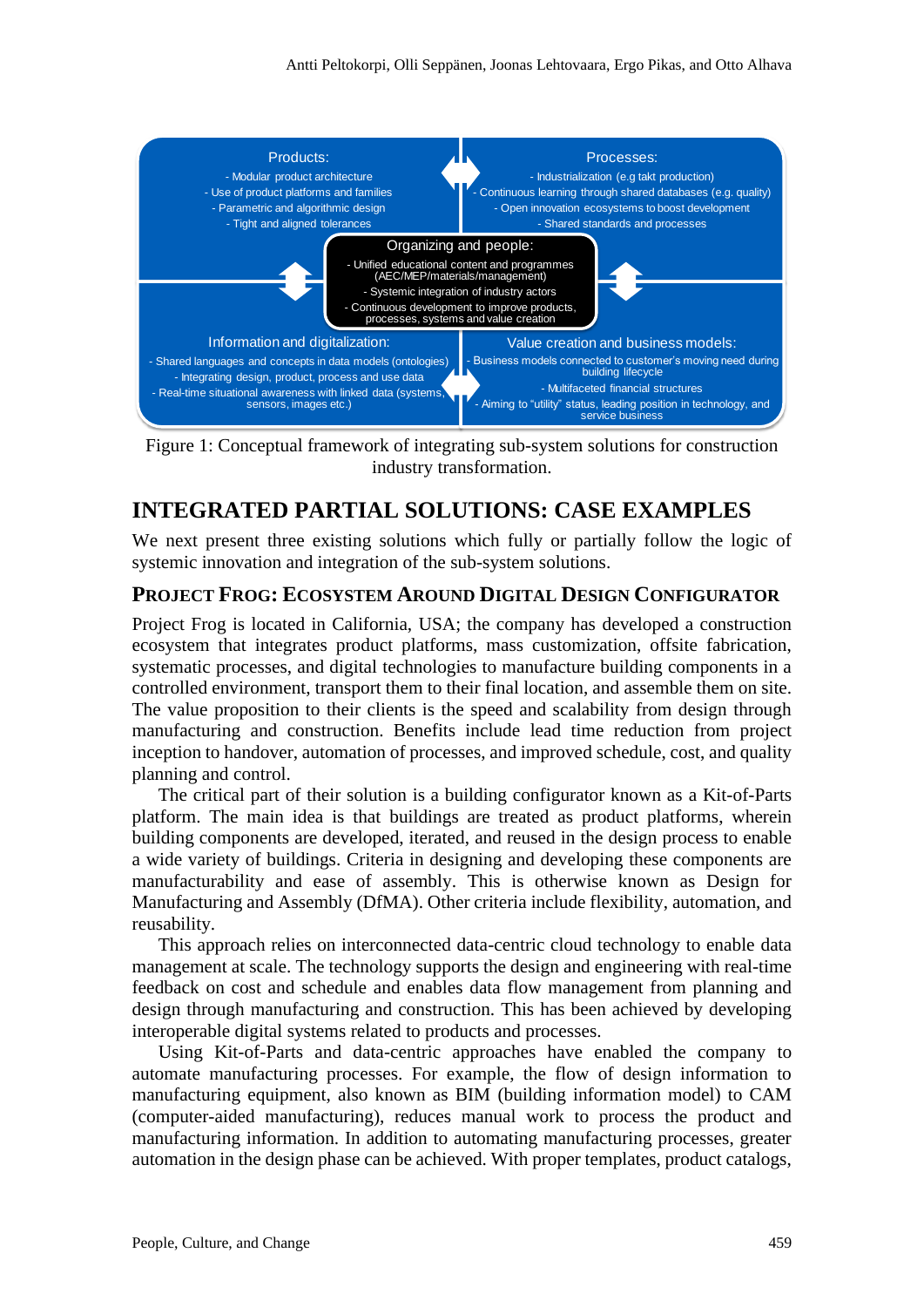property sets, and knowledge catalogs, the development of intermediate information products, including, for example, drawings, specifications, engineering calculations, and detailing, can be automated extensively. Currently, these activities consume a lot of skilled labor hours.

In summary, using a system architecting and building strategy, the company has developed an ecosystem where different sub-systems work together. This has allowed them to develop a new business model with high-quality services to clients and end-users. Over time, more such examples will likely emerge, such as Katerra, which is also located in California.

#### **BRYDEN WOOD: PLATFORM APPROACH TO CONSTRUCTION**

Bryden Wood is a technology-led design company in the UK, bringing together a broad range of specialists from various industries with a vision to deliver high quality sustainable architecture. They aim to close the gap between construction and manufacturing. Today they are considered the UK leader in offsite and advanced construction techniques. At the heart of Bryden Wood's business models is their platform-based approach to construction. Without compromising aesthetic integrity, Bryden Wood seeks to build more quickly, more economically, and with a greater whole life value.

They have used the analogy of platforms from the software and manufacturing companies and adapted it to the context of the built environment. For Bryden Wood, the platform represents a design system, turned into a construction system in factory conditions through standardized routines. The platform comprises a set of standardized components with well-defined interfaces (kits of parts). Yet, components and interfaces are flexible to design, produce, and assemble a great variety of buildings.

This is achieved by breaking down buildings into spaces to identify commonalities across building sectors. For example, based on their analysis, schools, apartments, and healthcare facilities have similar structural spans and ceiling heights. At Bryden Wood, they have defined two common platforms, including small-scale residential and largescale buildings.

The critical part of their business model is software development of building and product configurators used by clients and the general public. The objective is to give users access to configure buildings in hours rather than in weeks using their platform and kits of parts. But the digitalization does not end with the configurator apps. Detailed models can be generated from the configurator apps and taken as input to design, manufacture, and assembly processes. That is, models can be imported to BIM applications to develop designs further. Then information for computer-aided manufacturing can be extracted and fed into manufacturing equipment. The gap between the construction and manufacturing is reduced because of standardized processes and common data platforms.

#### **DIGITAL TAKT PRODUCTION**

Despite primarily serving as a process-based innovation, takt production can be viewed as one key driver for systemic change; with increased maturity, takt planning and control touches almost all aspects of a project system (Lehtovaara et al. 2020). It can be argued that when reaching the highest maturity levels, effective takt production process development is linked to product development (pull-based design management, constructability of designs), value creation (production pacing is matched with client's needs), information flow and digitalization (real-time situational awareness aided with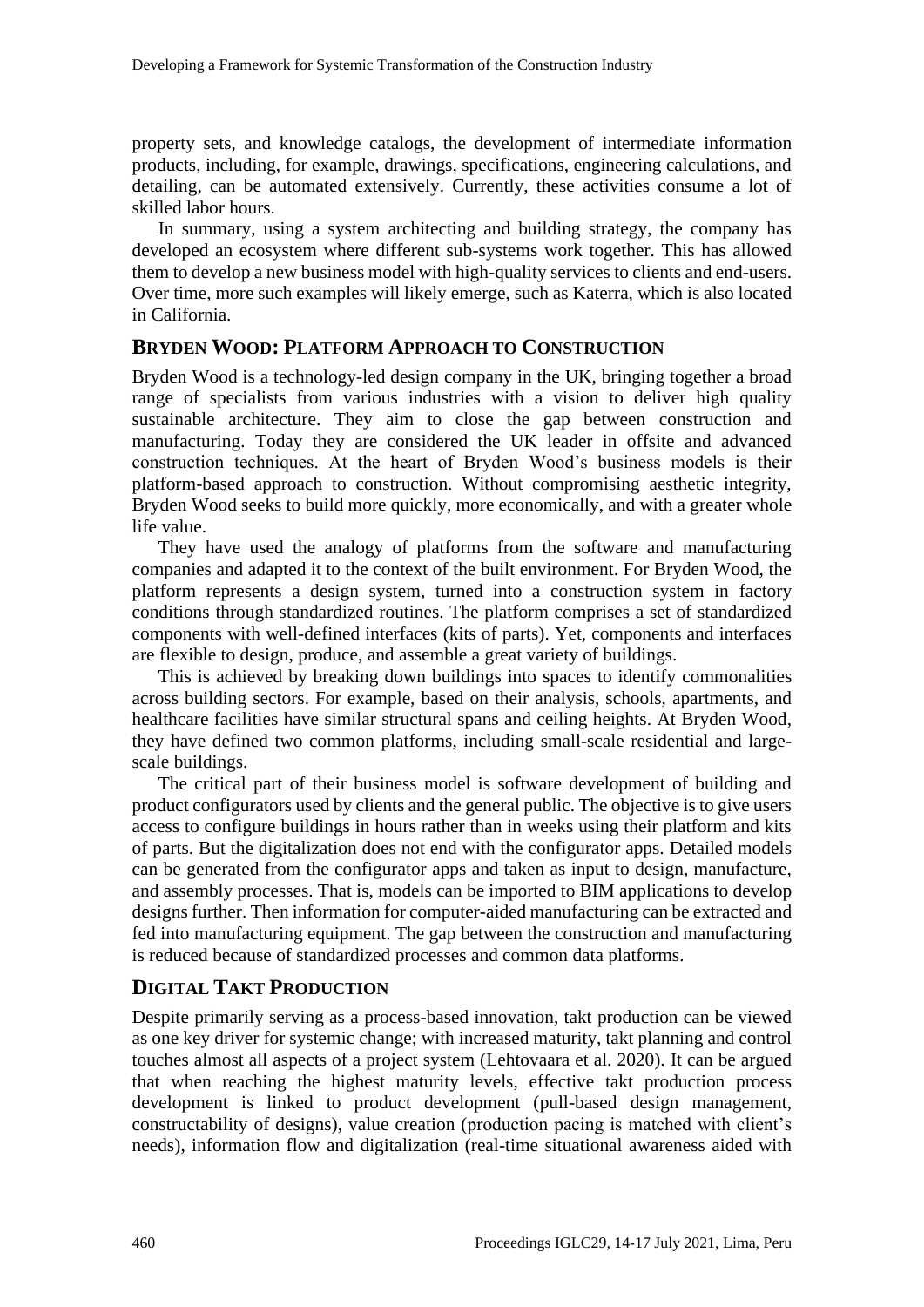digital tools) and learning of organizations and people (a collaboration between actors, continuous improvement, and holistic understanding on how effective project systems operate). Social aspects of location-based systems, such as takt production, can be further enhanced by integrating the Last Planner System© to improve the utilization of tacit knowledge of stakeholders and to provide structure to continuous improvement (Frandson et al. 2014).

Even though takt production can be successfully implemented without digitalization, recent studies (e.g., Alhava et al. 2019) suggest that digital tools can greatly enhance realtime situational awareness, which is necessary to excel with fast-paced takt production control (Lehtovaara et al. 2021). Transparent and up-to-date progress information helps production stakeholders plan and control their actions proactively and collaboratively, enabling efficient flow of processes and operations and effective flow of information (Uusitalo et al. 2019) and material (Tetik et al. 2019a) flows.

In addition to offering the potential for more efficient takt production control and short-term improvement, digitalization can also help to improve long-term learning. As takt production increases in maturity, effective learning from project to project including the process steps from upstream design to downstream use phase—is needed to reach full potential of takt production while driving for systemic transformation. The concept of digital twin construction (DTC; Sacks et al. 2020) has recently captured broad interest, being a potential contributor in forming a comprehensive model for construction management and enabling data-driven management and learning through iterative control loops. In addition to achieving efficient information flow within a single production system, vertical and horizontal utilization of DTC would also greatly enhance information flow through projects and organizations.

#### **CONCLUSIONS**

This paper presents a conceptual framework of integrating sub-system solutions for sustainable construction industry transformation. The proposed framework can be utilized both among researchers and practitioners when developing and implementing new practices in the construction industry. The presented examples suggest that innovation may originate in a specific sub-system, such as in processes (takt production), digital information systems (Project Frog), or products (Bryden Wood). Still, to achieve a genuinely sustainable transformation, modifications are also needed in other sub-systems. Simultaneous improvements in multiple sub-systems require additional investments and resources. However, they may lead to more disruptive innovations and create a competitive advantage that other firms and networks cannot easily imitate.

From a process point of view, one remarkable finding is that takt production could work as a key driver for many systemic changes in the construction ecosystem. Successful implementation of takt production requires that product design, individuals' capabilities, information flow, and value creation among the project actors are aligned. On the other hand, takt production can also be used as a catalyst for innovations in other sub-systems. Collaborative contracts, such as Alliance and Integrated Project Delivery (IPD), have had a similar role in enabling innovations. However, contracts are often project-specific, and therefore their innovation potential for the whole industry is limited. Takt production as a strategic choice of a general contractor could better lead to project-to-project improvements and finally to sustainable transformation.

This research contributes to existing knowledge about systemic innovations in construction, underlining the need for a holistic approach and integration of sub-systems'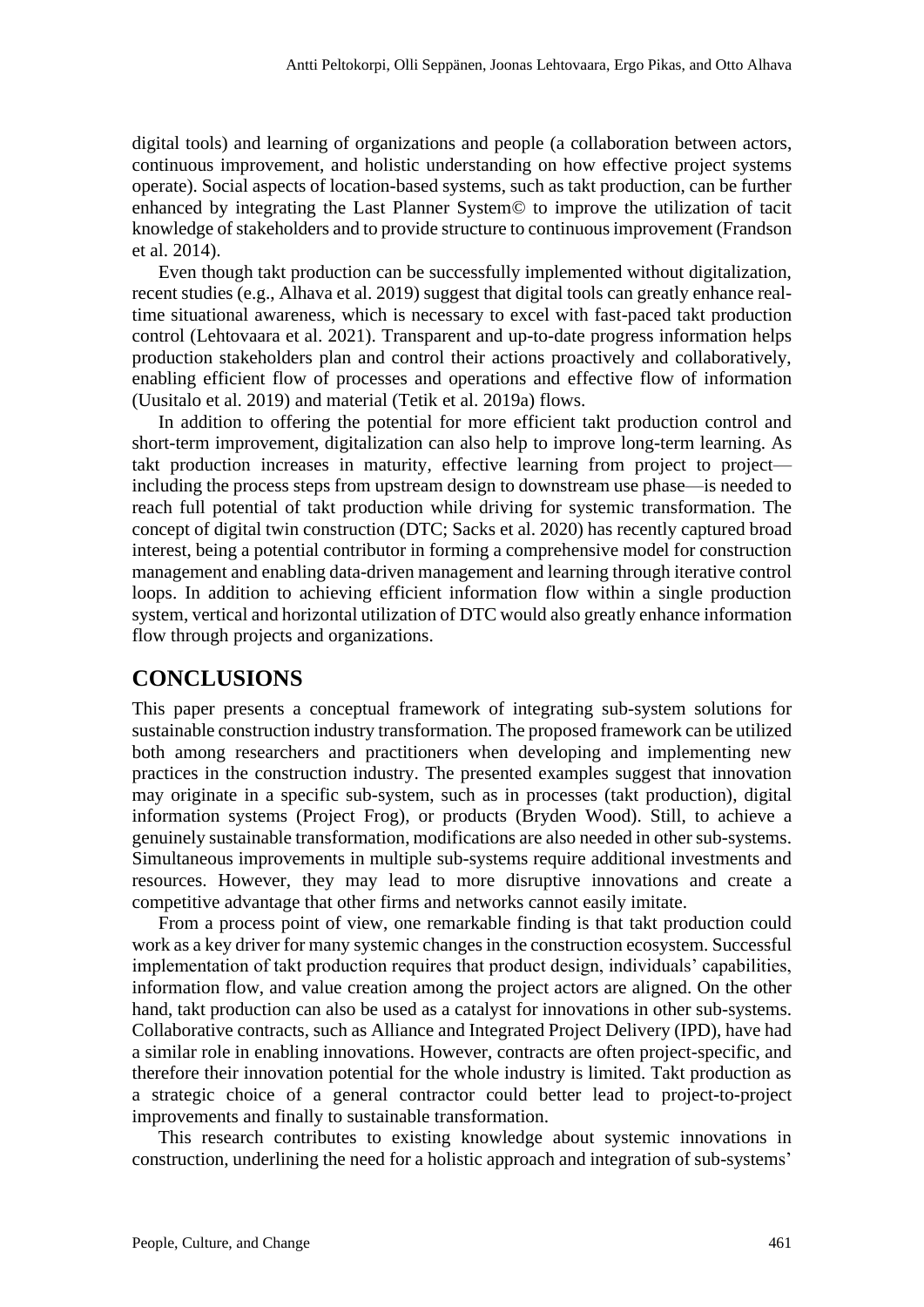development when transforming the industry. The theoretical contribution lies in the identified five sub-systems and their parallel development as a source for sustainable transformation.

This research is conceptual and limited to three partial cases. Three cases were investigated that are mostly designer-contractor-supplier led, and customer organizations had only a minor role in the innovation teams. It could be argued that customer has a major role in enabling industry transformation, e.g., through collaborative models or by setting new requirements for projects and products. However, more research is needed on customer's possible role in owning the innovation and being responsible for its continuous development. Further conceptual and empirical research is needed about reallife innovation efforts and nuanced mechanisms behind successful transformations and innovations. Comparative studies on successful and failed innovation efforts could also reveal additional insights on the transformations and their implementation.

### **ACKNOWLEDGEMENTS**

This research was financially and technically supported by the companies of the Aalto University's Building 2030 consortium. The support of those 20 Finnish AEC companies is greatly appreciated. The authors would like to thank the people participating in the workshops for the time invested and knowledge shared.

#### **REFERENCES**

- Alhava, O., Rinne, V., Laine, E. & Koskela, L. (2019). "Can a Takt Plan Ever Survive Beyond the First Contact With the Trades On-Site?" In: Proc. *27th Annual Conference of the International Group for Lean Construction* (IGLC). Dublin, Ireland, 3-5 Jul 2019. pp 453-464.
- Barbosa, F., Woetzel, J., Mischke, J., Ribeirinho, M. J., Sridhar, M., Parsons, M., Bertram, N. & Brown, S. (2017). *Reinventing construction through a productivity revolution*. McKinsey Global Institute.
- Bertelsen, S. (2003) "Construction as a Complex System" In: *11th Annual Conference of the International Group for Lean Construction*. Virginia, USA, 1-.
- Chauhan, K., Peltokorpi, A., Seppänen, O. & Berghede, K. (2018) "Combining Takt Planning With Prefabrication for Industrialized Construction". In: *26th Annual Conference of the International Group for Lean Construction*. Chennai, India, 18-20 Jul 2018. pp 848-857.
- Hall, D. M., and T. Lehtinen. (2015). "Agile cost shifting as a mechanism forsystemic innovations". InProc., *Engineering Project Organization Conference*, 1–15. Edinburgh, Scotland: The Univ. of Edinburgh.
- Kujansuu, P; Lehtovaara, J; Grönvall, M; Seppänen, O; Peltokorpi, A. (2019) "Comparison of Collaboration and Trade Partner Commitment in Takt Implementation Cases", *27th Annual Conference of the International Group for Lean Construction*, Dublin Ireland.
- Lavikka, R., Seppänen, O., Peltokorpi, A., & Lehtovaara, J. (2020) "Fostering process innovations in construction through industry–university consortium". *Construction Innovation*, Vol. 20 No. 4, pp. 569-586.
- [Lavikka, R.,](https://www.emerald.com/insight/search?q=Rita%20Lavikka) [Chauhan, K.,](https://www.emerald.com/insight/search?q=Krishna%20Chauhan) [Peltokorpi, A.](https://www.emerald.com/insight/search?q=Antti%20Peltokorpi) and [Seppänen, O.](https://www.emerald.com/insight/search?q=Olli%20Sepp%C3%A4nen) (2021) "Value creation and capture in systemic innovation implementation: case of mechanical, electrical and plumbing prefabrication in the Finnish construction sector", [Construction Innovation,](https://www.emerald.com/insight/publication/issn/1471-4175) ahead-of-print. [doi.org/10.1108/CI-05-2020-0070.](https://doi.org/10.1108/CI-05-2020-0070)